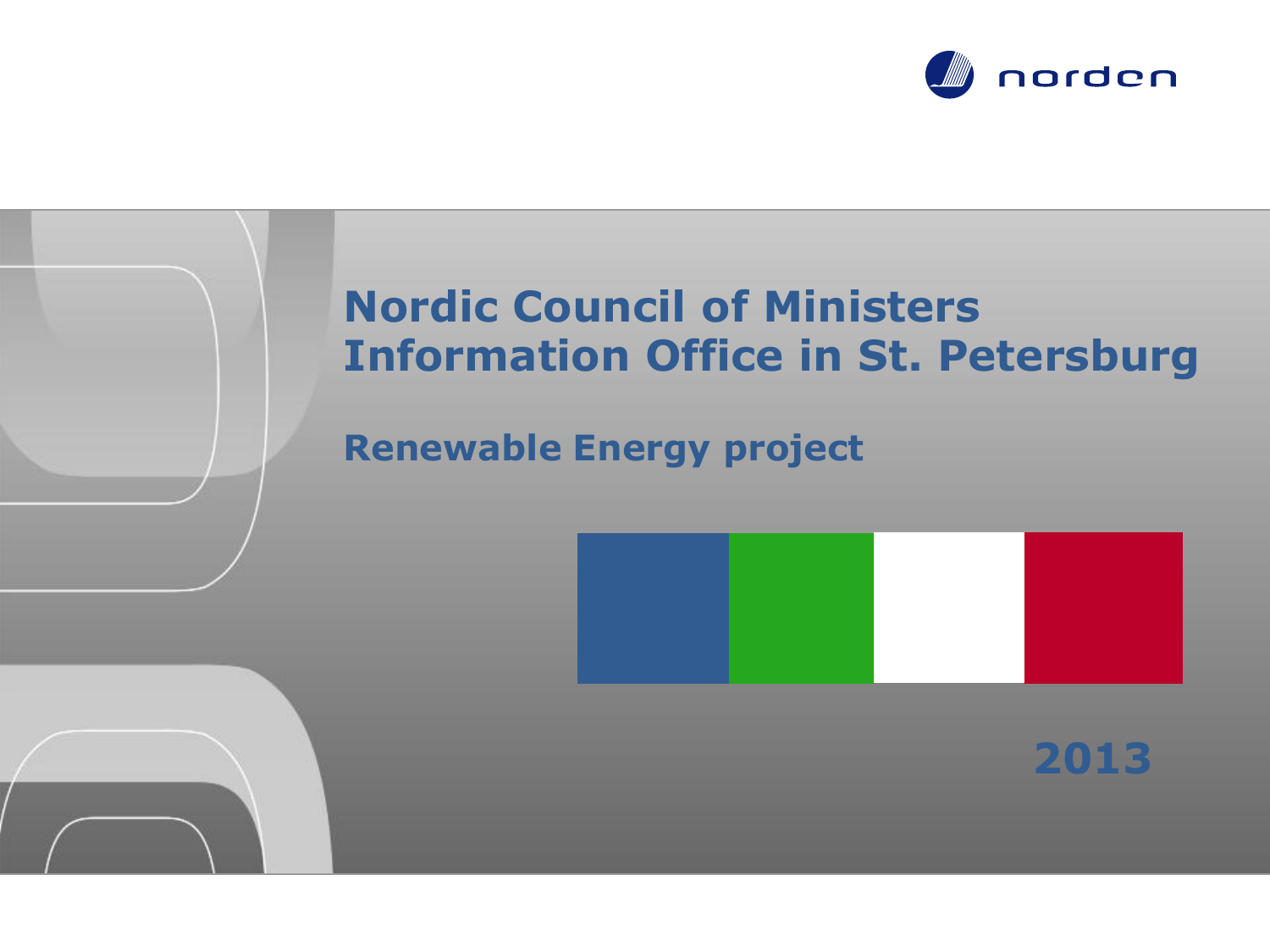

# **Cooperation with Russia**



- Information Office in St. Petersburg (since 1995) & contact centres in
	- $\checkmark$  Arkhangelsk
	- $\checkmark$  Murmansk
	- $\checkmark$  Petrozavodsk
- Information Office in Kaliningrad (since 2006)

*North-West Russia: 11 regions, 14 mln. people. NCM works with 6 border regions*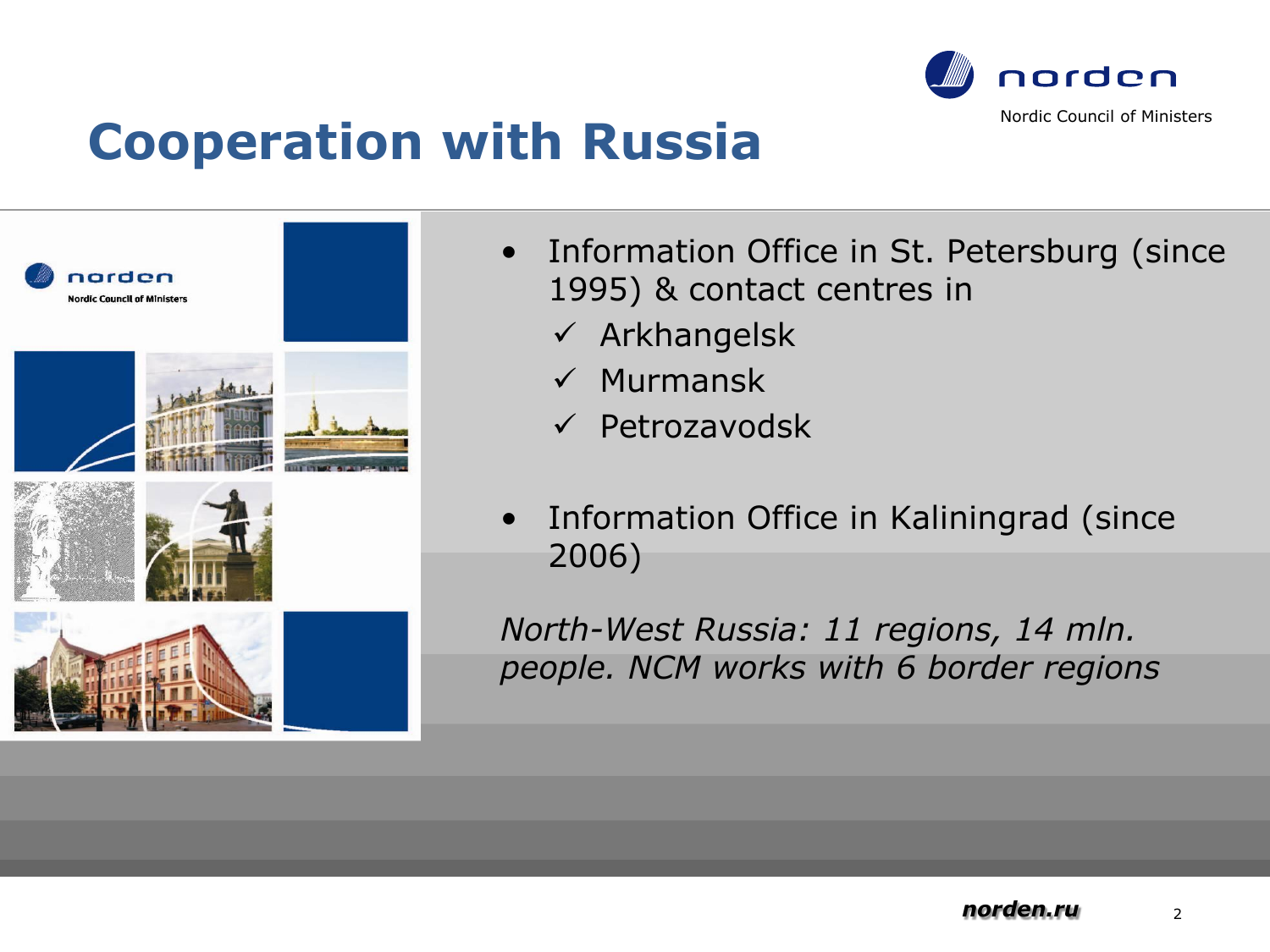# **Knowledge Building and Networking Programme**



*Main funding instrument for cooperation with North-West Russia since 2007 with 5 priority areas:*

- Public administration
- Research and education
- Economic development
- Support to civil society
- Practice at the Nordic institutions

New Guidelines for cooperation with NW Russia starting from 2014 – adopted on 30 October

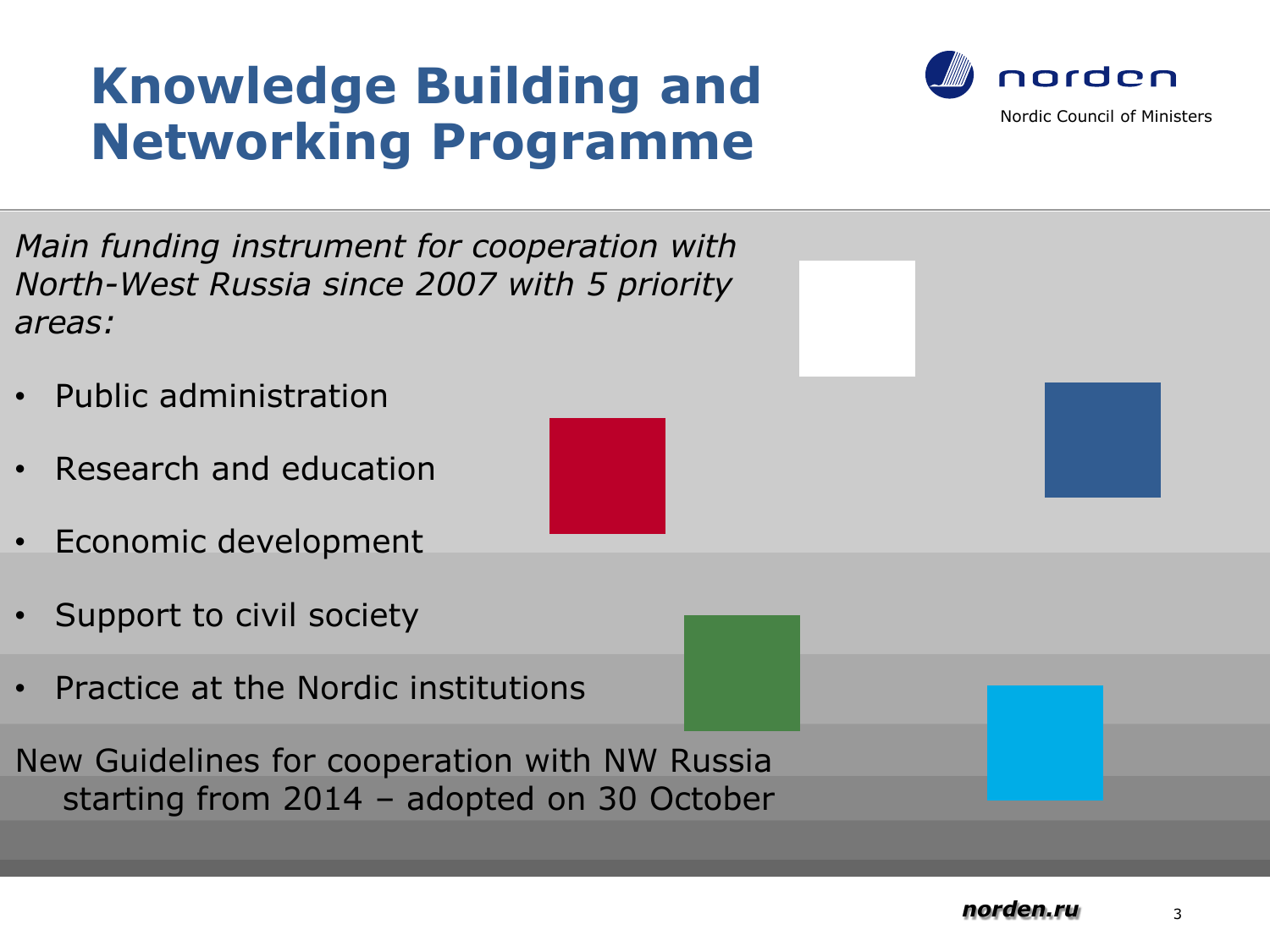### **RENEWABLE ENERGY IN NORTHWEST RUSSIA** Nordic Council of Ministers



#### **Purpose:**

To promote renewable energy and energy efficiency in Northwest Russia based on the Nordic experience

in coordination with NEFCO

#### **Budget:**

Total:  $\sim$  2.9 ml DKK  $NCM: \sim 1.8$  ml DKK

**Timeframes:**  *April 2013 – September 2014*, 18 months



*Photo: Johannes Jansson/norden.org*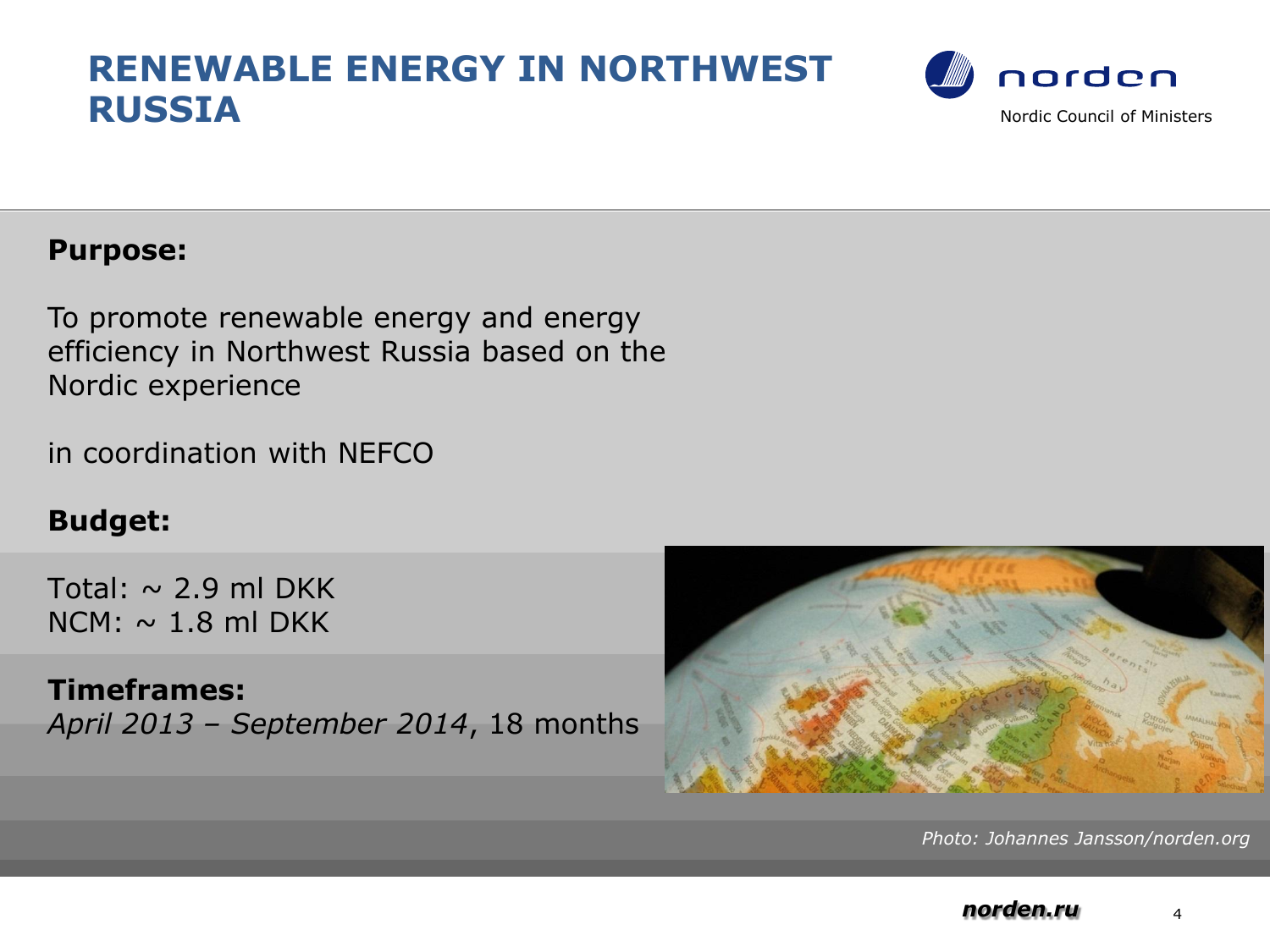#### **Expected results:**

- Potential for use of renewables in the Barents region is evaluated
- Background materials for the Strategy on Heating Supply of Karelia are prepared
- Municipalities of NW Russia are aware of new technologies and have better knowledge about funding instruments (NEFCO, NIB, NDEP)
- At least six business plans for implementation of pilot projects are developed in cooperation with **NEFCO**
- A platform for connecting science with actual users and funding institutions is created



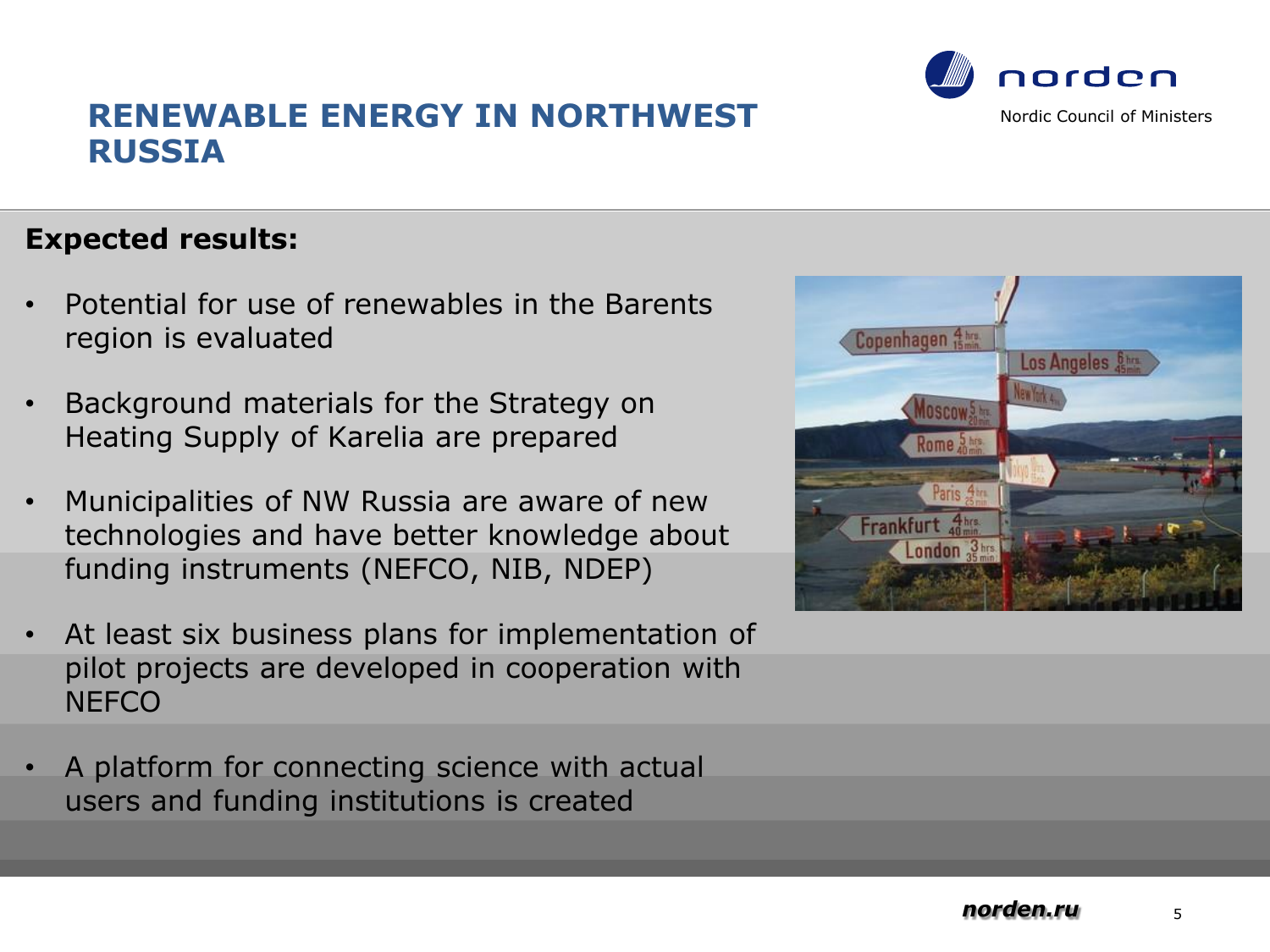

- $\triangleright$  Ministries for energy and housing services of the Barents regions of Russia + Regional Ministries for Economic Development
- $\triangleright$  Regional Energy efficiency centres
- $\triangleright$  Business companies of NW Russia
- Research Institutions and NGOs (RAS, NORFU; Bellona-Murmansk etc.)
- **NEFCO**
- *Finland:* Finnish-Russian Energy Club, Lahti, Joensuu
- *Sweden:* Västerbotten County, Swedish Trade Council, **SVEBIO**

#### *Administrative partners:*

Swedish-Karelian Information Business Centre (Petrozavodsk) Ltd. Storvik Consult (Murmansk)





*Photo: Johannes Jansson/norden.org*



norden Nordic Council of Ministers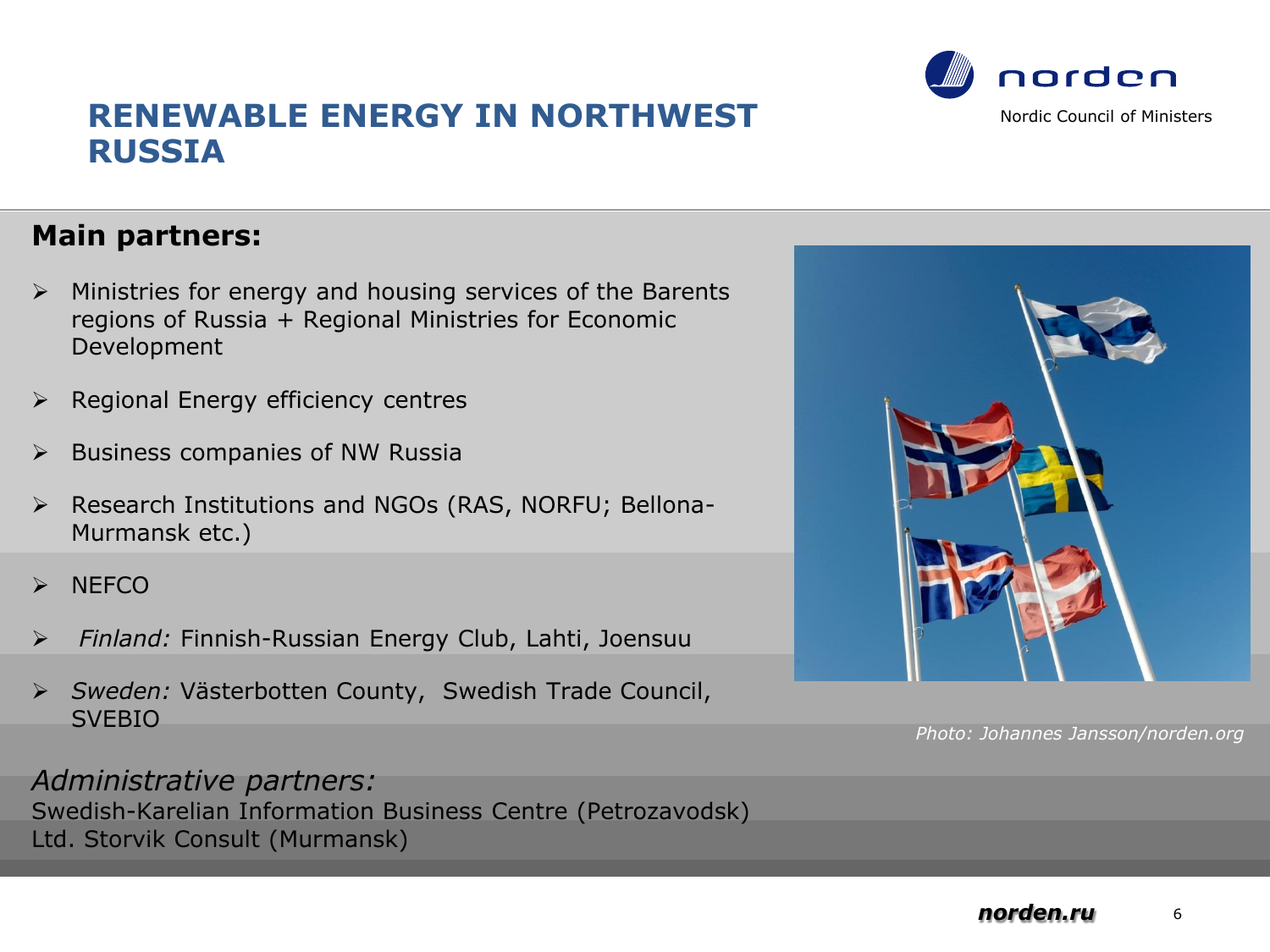#### **WP I: Preparatory stage**

#### **WP II: Seminars, stakeholder workshops and practical trainings**

- *April 2013:* Kick-off seminar in Murmansk, within the Nordic Days
- *June 2013:* Bioenergy Forum in Kajaani, Finland, in cooperation with ENPI BIOKOS project
- *14-15 November 2013:* Stakeholder workshop in Arkhangelsk
- *December 2013-May 2014:* Practical trainings for local municipalities and employees of district heating facilities in pilot areas of Karelia – in cooperation with NEFCO





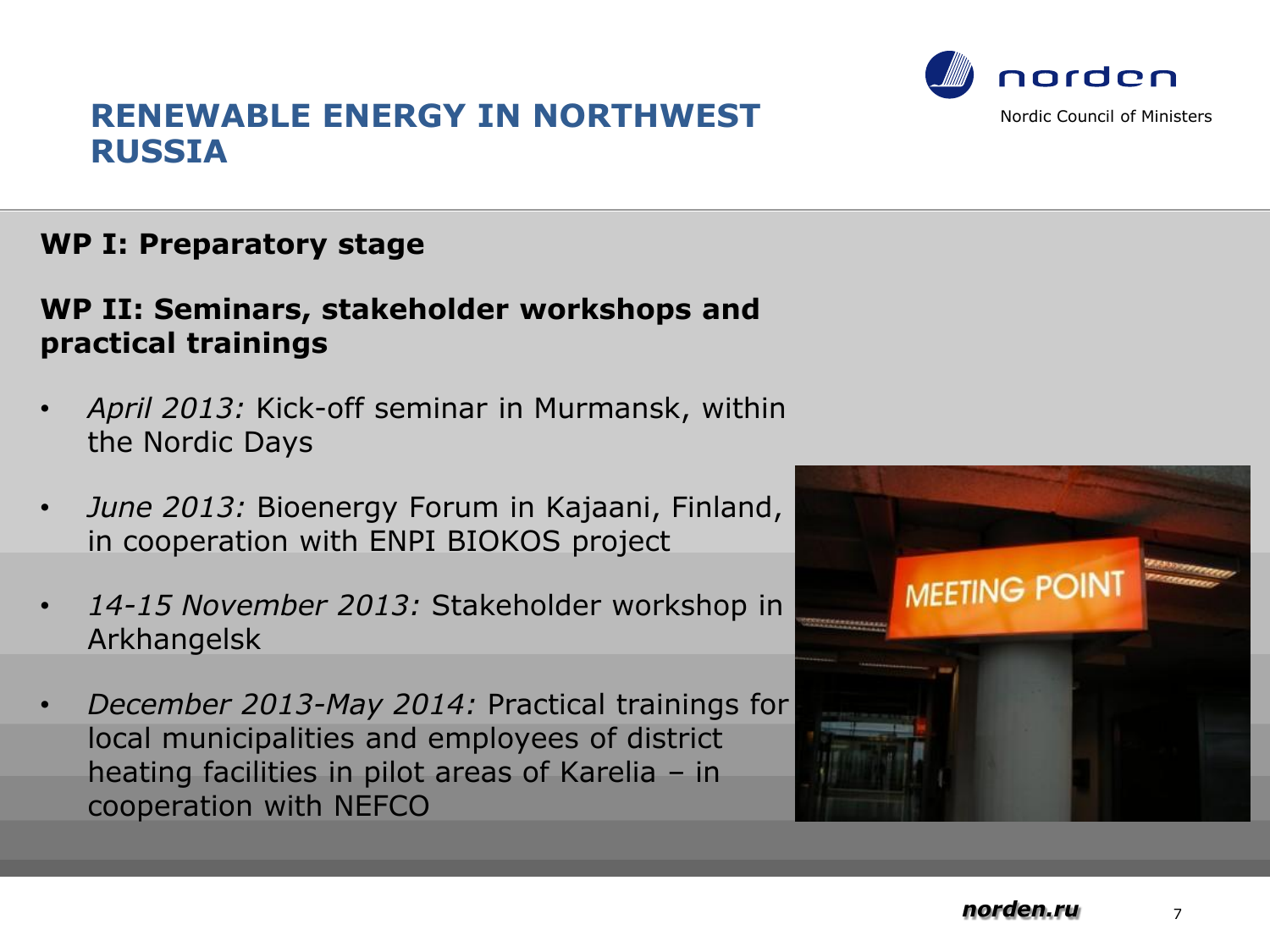#### **WP III: Preparing background materials for Regional Strategy on Heating Supply**

*Pilot region – Republic of Karelia*

*September 2013-April 2014*

Local energy efficiency plans - in cooperation with SVEBIO

#### **WP IV: Study visits to the Nordic countries**

*September 2013:* Sweden (Västerbotten)

*October 2013:* Norway (Oslo)

*March 2014,* Finland (Joensuu, Lahti)







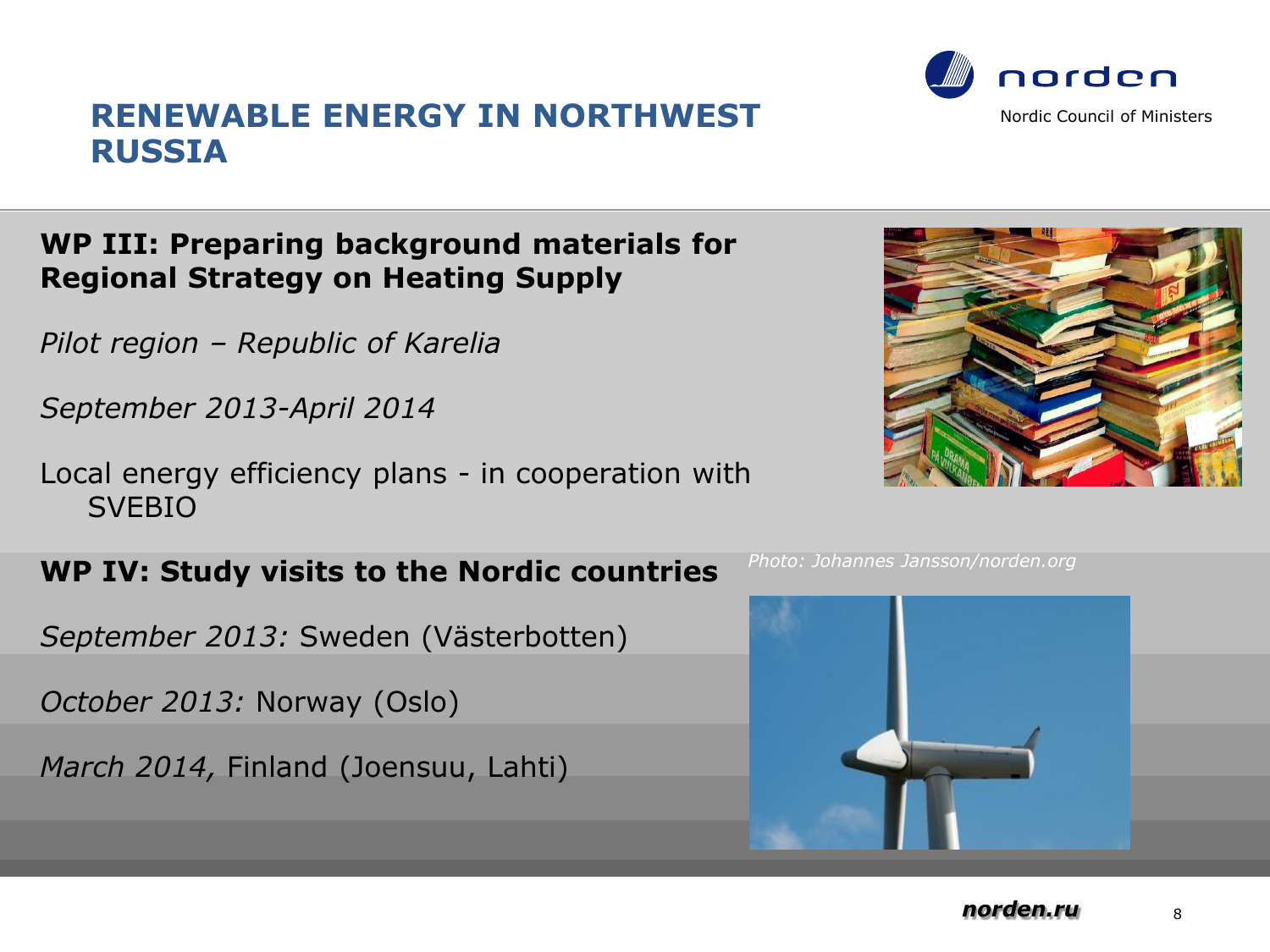



#### *Photo: Sigurður Ólafsson/norden.org*

#### **WP V: Institutional research on use of renewable energy**

St. Petersburg State Technological University of Plant Polymers Northern (Arctic) Federal University (Arkhangelsk) Kola & Karelian Science Centres of the Russian Academy of Sciences Murmansk State Technical University Petrozavodsk State University

#### **WP VI: Elaboration of pilot projects**

- Six objects (district heating facilities) in municipalities of NW Russia will be chosen for modernization
- Audit of the existing facilities will be carried out by experts: NEFCO, Finnish-Russian Energy Club, Regional energy-efficiency centres